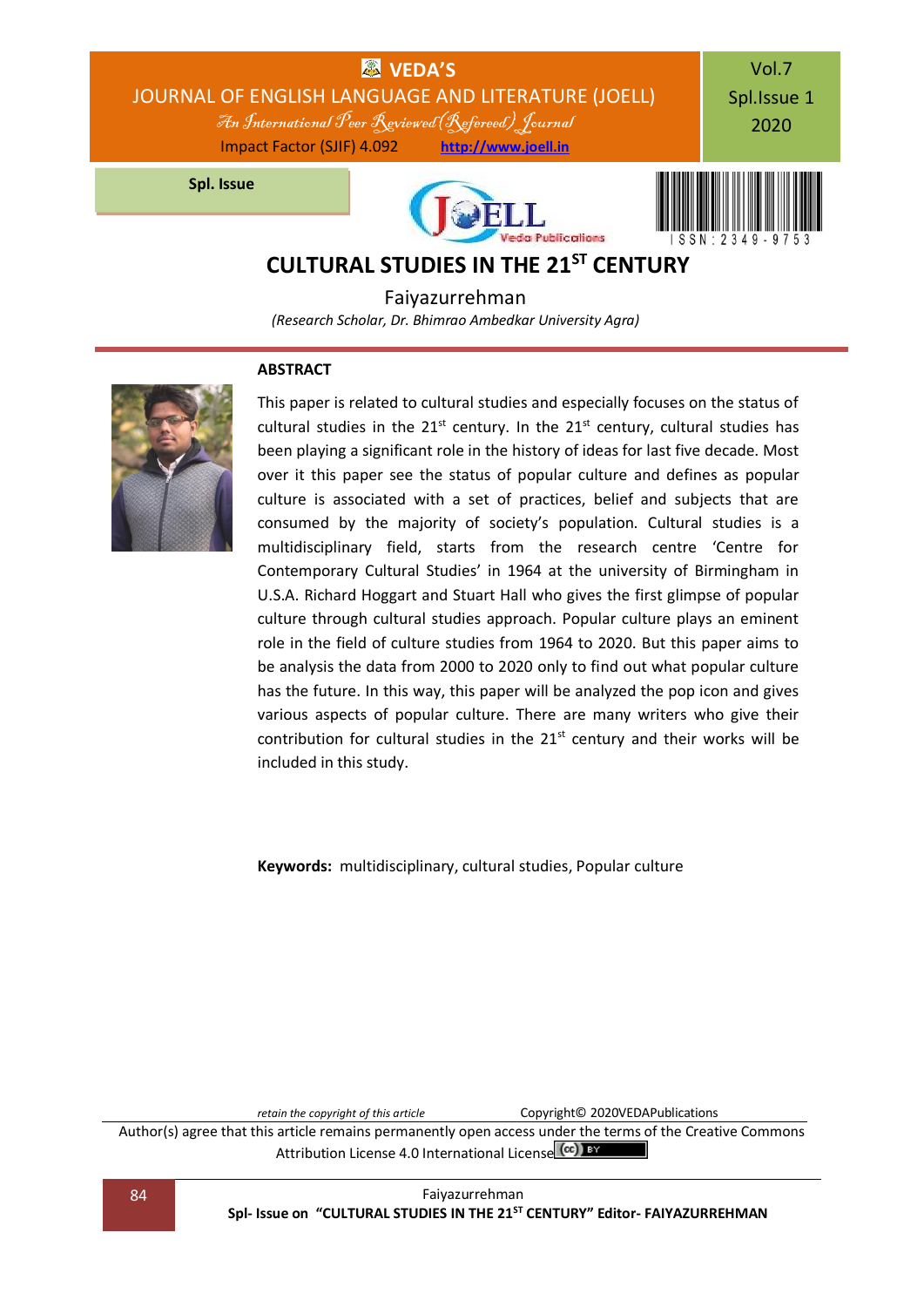## **WEDA'S** JOURNAL OF ENGLISH LANGUAGE AND LITERATURE (JOELL) An International Peer Reviewed(Refereed) Journal Impact Factor (SJIF) 4.092 **[http://www.joell.in](http://www.joell.in/)**

Cultural Studies is one of the most distinguished disciplinary and interdisciplinary or multidisciplinary field in post-modern era because it consist the several disciplinary includes literature, polities, geography, sociology, linguistic etc and many theories namely structuralism post-colonialism, Marxism, culture materialism post- structuralism etc. In the layman's words, cultural studies is made of two word culture and studies. Firstly culture means the particular way of life. And are various aspects including the food you take, God you worship, clothes you wear song you sing language you speaking etc. Human as the member of society and others achievements, like customs, traditions, festivals and various issues of like including art, music, architecture philosophy literature, religion science can be seen as the aspects of culture. Culture is an umbrella term. In the words of Cristina De Rossi:

"Culture encompasses religion, food, what we wear, how we wear it, our [language,](https://www.livescience.com/65108-brain-megabyte-storage-for-language.html) marriage, music, what we believe is right or wrong, how we sit at the table, how we greet visitors, how we behave with loved ones, and a million other things.," <sup>1</sup>

And the second 'studies' which means the 'Study of'. The combination of cultural studies meaning is 'the study of culture'. But it is wrong because cultural studies is an institutional field origins, locate so it is different from the study of culture. Cultural Studies first centre purpose to produced details conceptualized analysis of the ways that power and social relation are created, structured and maintained through culture. In Cultural Studies, there are many disciplinary to examine and relative to culture ad power, gender, race, feminism, class etc to explore the commission between these of forms of power. It is Bennet who divides the definition of Cultural Studies into four points which are:

> I. "Cultural Studies is an interdisciplinary field in which perspectives from different disciplines can be selectively

drawn on to examine the relations of culture and power."

- II. "Cultural Studies is concerned with all those practices, institutions and systems of classification through which there are inculcated in a population particular values, beliefs, competencies, routines of life and habitual forms of conduct."
- III. "The form of power that cultural studies explores are diverse and include gender, race, class, colonialism etc. Cultural Studies seeks to explore the connections between these forms of power and to develop ways of thinking about culture and power that can be utilized by agents in the pursuit of changing."
- IV. "The prime institutional sites for cultural studies are those of higher education and as such, cultural studies is like other academic disciplines. Nevertheless, it tries to forge connections outside of the academy with social and political movements, workers in cultural institutions, and cultural management."<sup>2</sup>

Culture Studies start from 1964 with the establish of centre for contemporary cultural studies by Richard Hoggart and Stuart Hall who first used cultural studies approach to popular culture. Popular culture refers to the taste of ordinary people rather than educated elite and contrast to folk culture workingclass culture or high culture. Popular culture is associated with a set of practices, belief and subjects that are consumed by the majority of society's population. The abbreviated form of popular is pop which is narrow and refers to something specific including music, literature, radio fashion, television, cyber-culture, dance, film etc. Mass media is realigned in the  $21^{st}$  century. Before 2000, mass media is used for television, newspaper, books, cinema etc. But today, it is used for the internet, mobile, magazine etc. The distinguish meaning

1

<sup>&</sup>lt;sup>1</sup>Cristina De Rossi, an anthropologist at Barnet and Southgate College in London, told Live Science.

<sup>1</sup> <sup>2</sup> Bennett,T.(1998) Culture: A Reformer's Science. St Leonards, NSW: Allen & Unwin.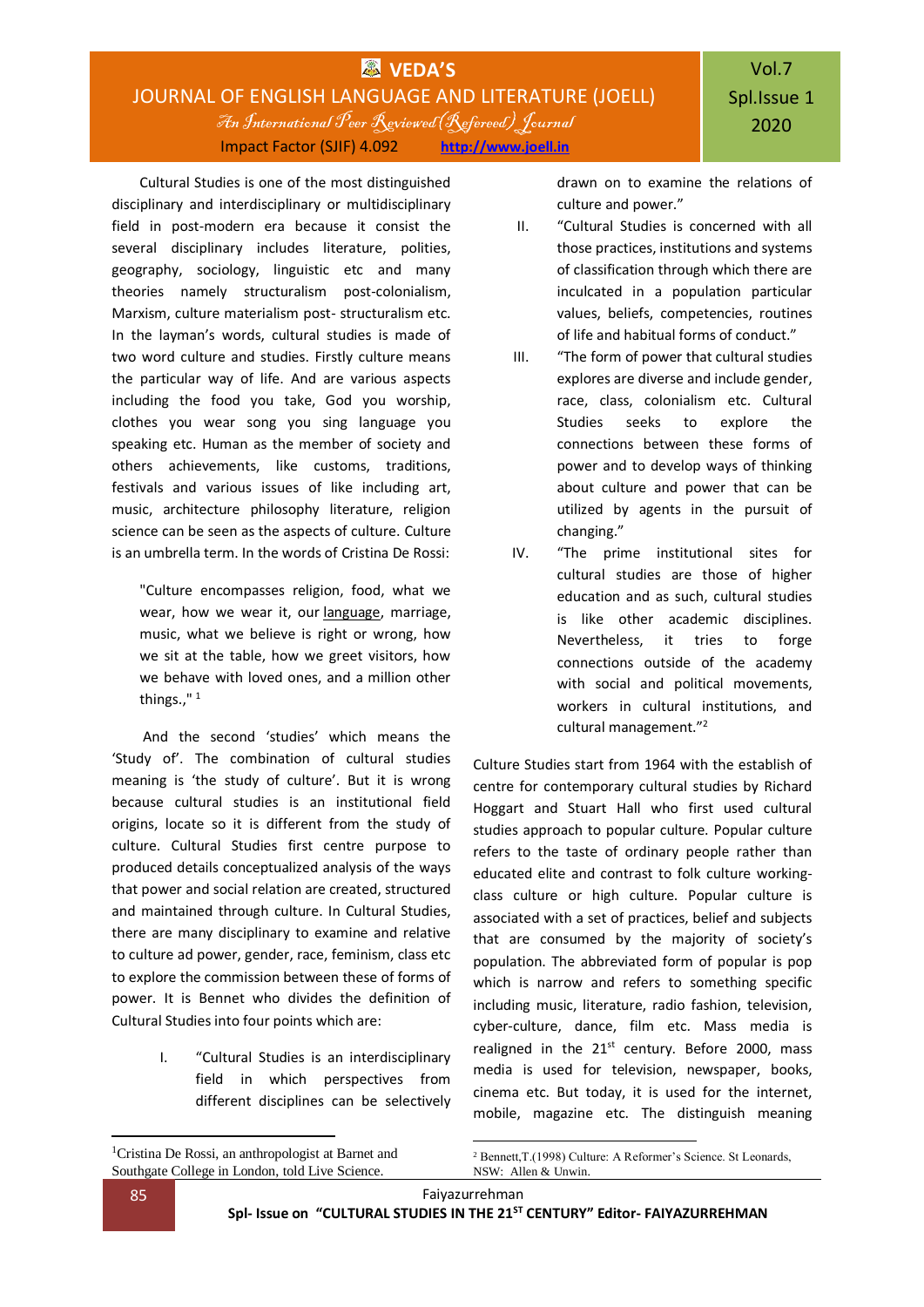## Vol.7 Spl.Issue 1 2020

between the term 'popular' and the phrase 'popular culture' is given by Stuart Hall in his essay 'Notes on Deconstructing 'The Popular''. He first defines popular:

> "Take the most common-sense meaning: the things which are said to be popular because masses of the people listen to them, buy them, read them, consume them and seem to enjoy them to the full"<sup>3</sup>

Secondly he defines the phrase 'popular culture' as the cultural activity of people. The term popular culture was coined by Johann Gottfried Harder to refer to the entirety of ideas, belief, entertainment, slang, fashion and politics which permeates the everyday life of ordinary people in a society

Change is the law of life like Nature and culture has a characteristic as changeable. The modern world means the world's people, is connected to new ways of life that have never been before. Popular culture is a modern phenomenon that has a new way of spreading the internet to share their thoughts, ideas and experiences through the use of the internet, particularly has been influenced culture and songs, films, video is viral through the internet. People have a lot of symbols of popular culture including writers, singers, actors and dancers who have reached extreme heights of fame and have come to the present era. Nowadays social media is a platform in which, anyone can be a celebrity. On the social media basis, YouTube, Tik Tok, Instagram,Facebook, Twitter, Yahoo etc seem to be the new symbols adding of popular culture. In March 2014, several You Tubers were invited in the Whitehouse by President Barak Obama to know their message for young people. Thus, YouTube is the symbol of popular culturein the 21<sup>st</sup> century.

There are several categories of Pop/ popular culture including sports, news, politics, fashion and entertainment.*Gone Home (2010) and PUBG (2017)*

are examples of popular culture in the video game. In music, *American Got Talent, Indian Got Talent, American Idol and Indian Idol* are various examples of pop culture.*What not to Wear*and *Project Runway* belong to pop culture in fashion. On TV, *Reality show Big boss, The Kapil Sharma Show, The Bachelor, The Biggest Lasser*are examples of popular culture. In food culture, fast food, hamburger Rice A Rani are examples of popular culture and *the Kitchen and Rachael Ray* are TV shows for cooking. WhatsApp Twitter, Facebook, Snapchatetc are the best examples of popular culture in social media.There are a lot of main figures in pop culture such as Bob Dylan, Chatan Bhagat, Shakira, Bill Gates, Mark Zuckerberg, Stephan Hawking, Justin Bieber are the famous icon of popular culture in the  $21^{st}$  century.

In Cultural Studies, Such writer often who gives the contribution to popular culture such as Mattew Arnold, Stuart Hall, Raymond Williams, Richard Hoggart, E.P. Thomson etc in 20<sup>th</sup> century and Lawrence, GranebergSimanFrith, Angela Mc Robbie, Maggahm Morris etc in the  $21^{st}$  century. In  $21^{st}$ century Today, Angela Macrobbie is a professor of communication at Goldsmith college and combines the study of popular culture. It is Lawrence Grossberge who is the student of Stuart Hall and Richard Hoggart. He is known for popular culture and Culture Studies especially focus on popular music.In his work, Media Making: Mass Media in popular culture (2005) he gives an unique approach to present the knowledge about the relationship between media culture and society and relate to popular culture. Simon Firth is famous for analyzing popular music culture. He uses an approach as called popular music studies. In 2004, he publish a four volumes *"Popular Music: Critical Concepts in Media Cultural Studies and a collection of essays about Popular Music: Talking Popular Music Seriously: Selected Essays in (2007)* To concludes it cannot be wrong to say that popular culture contrast to the high culture and takes an eminent place in cultural studies. In  $21^{st}$  century, popular culture has a new form in our society. Thus mass media merged into popular culture. In his book *Against Race* (2000), Paul Gilroy calls this book the renunciation of race. He champions consumption and gives us a new political language. Patrica J. William is an American proponent of critical race theory. William wrote *Blind Goddess* in which, she writes about the impact of race on each

**.** 

<sup>3</sup>Hall.S "Notes on Deconstructing 'The Popular'", "*People's History and Socialist Theory".* Rapheal Samuel(ed.), London: Routledge, 1981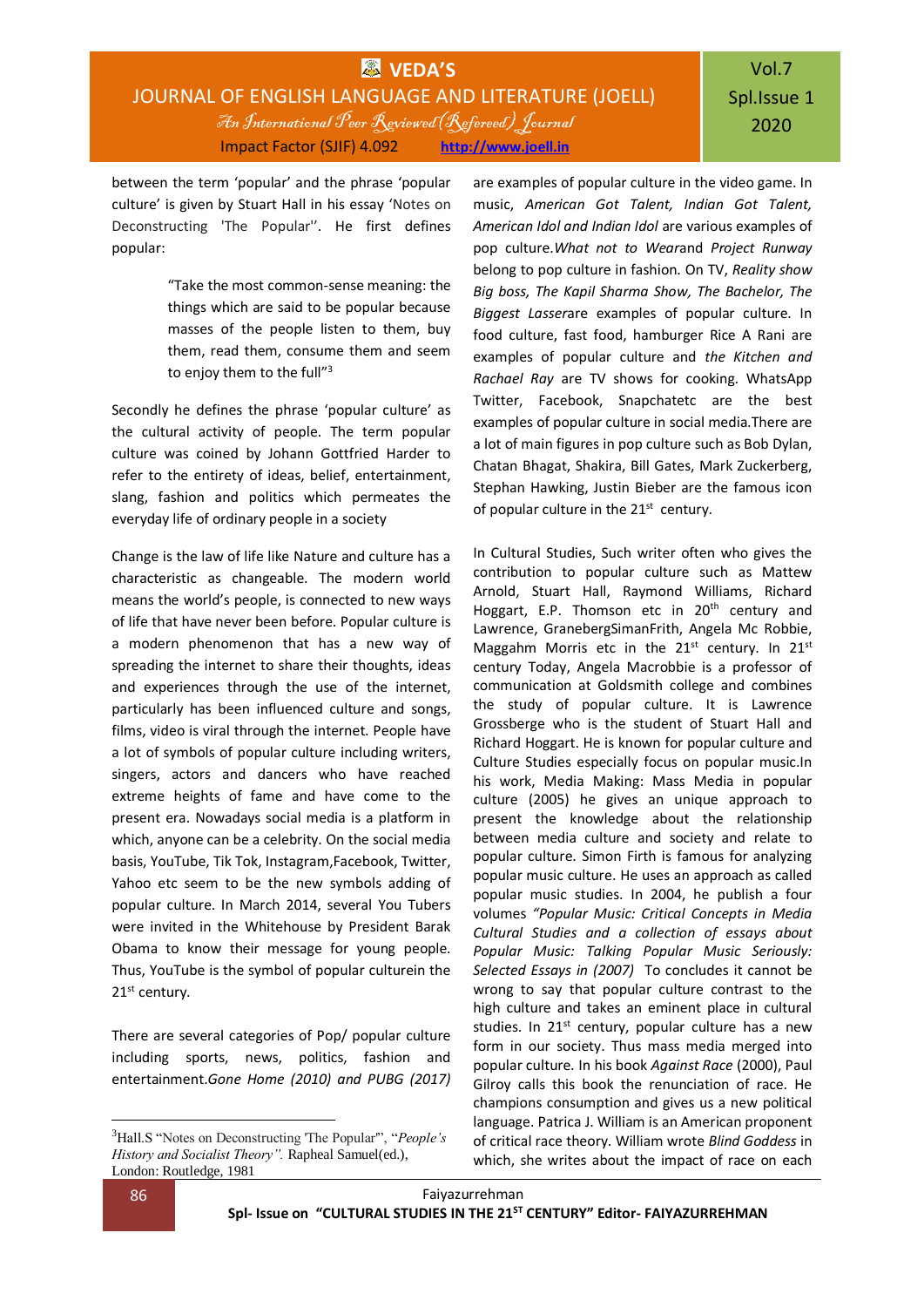## **WEDA'S** JOURNAL OF ENGLISH LANGUAGE AND LITERATURE (JOELL) An International Peer Reviewed(Refereed) Journal Impact Factor (SJIF) 4.092 **[http://www.joell.in](http://www.joell.in/)**

# Vol.7 Spl.Issue 1 2020

stage. Thus, there are many another theorists such as Richard Delgada, Kimberie William Crenshaw, Camara Phyllis James etc who contributes to critical race theory in the  $21<sup>st</sup>$  century. In Cultural Studies, Such writer often who gives the contribution to popular culture such as Matthew Arnold, Stuart Hall, Raymond Williams, Richard Hoggart, E.P. Thomson etc in 20<sup>th</sup> century and Lawrence, Graneberg Siman Frith, Angela Mc Robbie, Maggahm Morris etc in the  $21^{st}$  century. In  $21^{st}$  century Today, Angela MacRobbie is a professor of communication at Goldsmith College and combines the study of popular culture. It is Lawrence Grossberge who is the student of Stuart Hall and Richard Hoggart. He is known for popular culture and Culture Studies especially focus on popular music. In his work, Media Making: Mass Media in popular culture (2005) he gives an unique approach to present the knowledge about the relationship between media culture and society and relate to popular culture. Simon Firth is famous for analyzing popular music culture. He uses an approach as called popular music studies. In 2004, he publish a four volumes *"Popular Music: Critical Concepts in Media Cultural Studies and a collection of essays about Popular Music: Talking Popular Music Seriously: Selected Essays in (2007)* 

Raymond Williams was a Welsh Marxist theorist, novelist, critic, public intellectual, author academic, socialist and a leading figure of the New Left and established a new method of critical analysis as *Culture Materialism* which is based on the concept of culture in which cultural practice has been identified as part of an active, dynamic, historical process. His work draws towards two consecutive streams in cultural form: the contingent and the subjunctive. The first of these is the history of the figure which has been driven by human action while later we discover moments that want to ask what options are possible and how. From here, Williams developed the several enduring theoretical concepts: he identified a 'structure of feeling; which he called the field of interaction between the official consciousness of an era and the whole process of actually living its consequences'; he insisted on seeing culture as 'normal' every day and (Possibly) democratic, being constantly made and re-made; and he creates three forces or tensions in the development of cultural form: the residual, the dominant and the emergent, all of these provides a

way to analysed and critique cultural change, along with its relevance and impact. In *Culture and Society*, Raymond Williams says that how the nation of culture developed in the west, especially Great Britain from 18th to 20th century. *The Long Revolutions*' of this title is a revolution of culture, which Raymond William sees open with the democratic revolution and the industrial revolution. In *The Country and the City*, Raymond Williams analyses images of the country and the city in English Literature since the  $16<sup>th</sup>$  century, and how do these images become central symbols for the concept of social and economic change associated with capitalist development in England.

Richard Hoggart was a British academic which emphasising on the British popular culture, in sociology, English literature, and culture studies. Richard Hoggart was the founder of the Birmingham centre for contemporary cultural studies, institutional origins to become a global field of cultural studies. Richard Hoggart had envisaged that the centre would have places where he would be given literature reviews on various forms of mass culture: comic books, girl's magazines and Hollywood Cinema. Hoggart had a working class family in Leeds and had started his educational cares as an adult education teacher and specialist in the work of W.H. Auden. In *The Uses of Literacy*, Richard Hoggart investigates the impact of mass media on the United Kingdom. This book has been mentioned as a major influence in the history of English and media studies and in the establishment of cultural Studies. This book was an attempt to understand the changes in Britain's culture due to 'Massification'.

Stuart Hall a British Marxist sociologist, political activist and cultural theorist, along with Richard Hoggart and Raymond Williams, was one of the founding figure of the school of thought, how called British cultural studies or The Birmingham School of cultural studies. Stuart Hall was a founder of the influential New Left Review and Hoggart gives him invitation to joining the centre for contemporary cultural studies at Birmingham University in 1964. The Encoding/ Decoding model of communication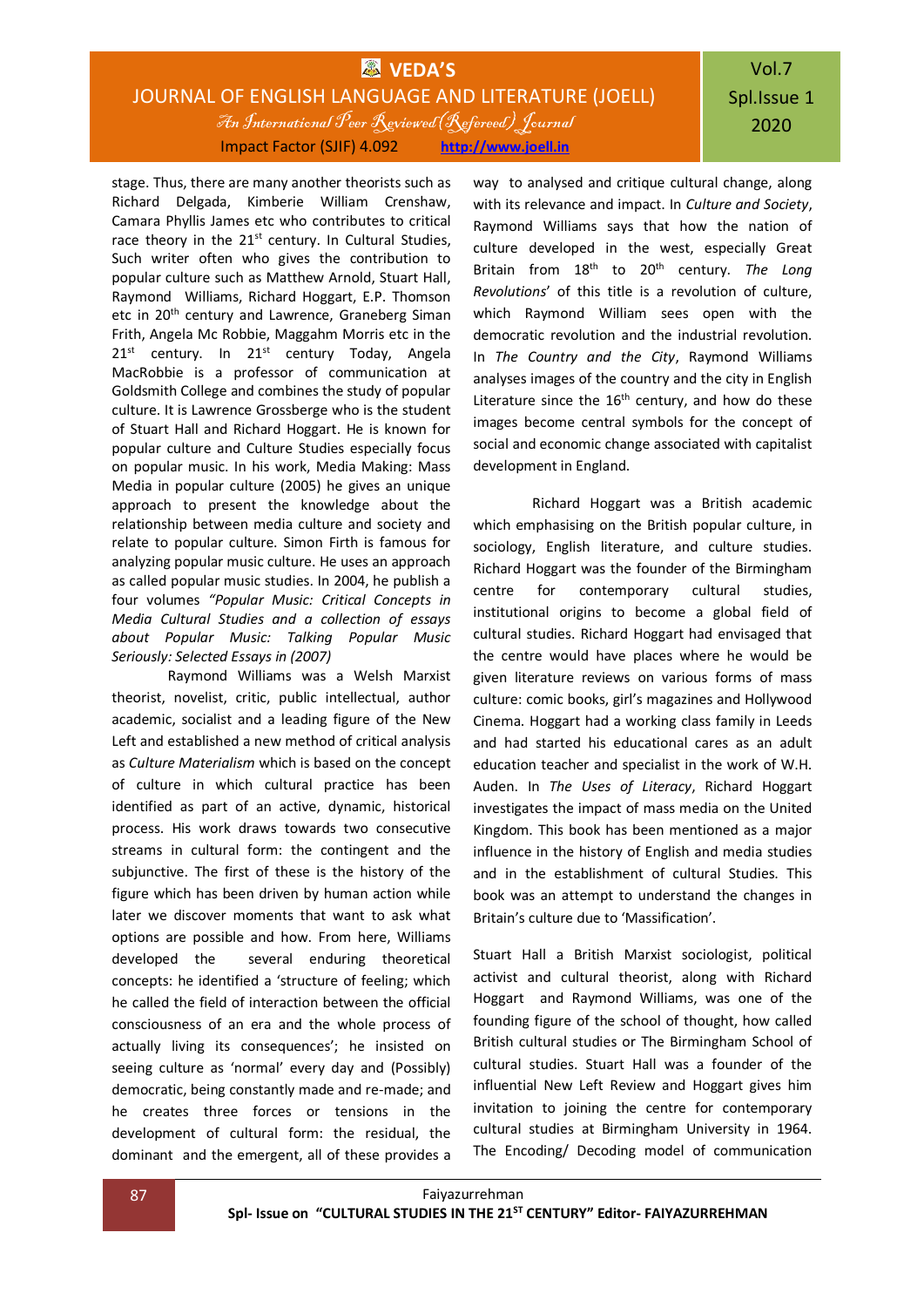## **WAS** VEDA'S JOURNAL OF ENGLISH LANGUAGE AND LITERATURE (JOELL) An International Peer Reviewed(Refereed) Journal Impact Factor (SJIF) 4.092 **[http://www.joell.in](http://www.joell.in/)**

was first evolved by cultural studies scholar Stuart Hall and titled' *Encoding and Decoding in the Television Discourse*; Hall's essay provides a theoretical view of the production, dissemination, and interpretation of media message. Hall proposed that audience members can play an active role in the decoding of messages distortions as they depend on their social contexts, and maybe able to change their message though collective action. In simple words, Encoding/Decoding is the translation of a message, which can be easily understood. When you decode a message, you interpret the message in ways that make sense to you. Decoding includes both verbal and non-verbal forms of communication: Decoding behaviour without the use of words means looking at body language and feeling related to it when someone is sad, angry, or stressed, there are other body language signs. Sometimes when a person is trying to convey a message to someone, then the meaning of the message can be changed from different person to another person. Decoding has to be prepared by understanding who knows what on the basis of the information given at the time of receiving the message.

E.P Thomson was a British historian, Socialist, Writer, Peace campaigner and he is perhaps best known today for the historical work of the Britain revolutionary movements of the late 18<sup>th</sup> and 19<sup>th</sup> century. *The making of the English working class* is a work of English social history which was placed 30<sup>th</sup> in the modern library 100 best nonfiction books of the  $20<sup>th</sup>$  century. Thomson uses the term "working class" instead of "classes", in the books; emphasis has been laid throughout the book to emphasis on the development of a working class consciousness.

Dick Hebdige is an expatriate British media theorist, sociologist who was associated with all sub-culture and its resistance against the mainstream of society. His current research interest include desert, media topographies, and per formative criticism. Hebdige has written extensively on Modern art, media and cultural studies, design, on mod style, reggae, postmodernism and style, surrealism, improvisation, and Takashi Murakami. In *Subculture: The Meaning* 

*of Style*, Dick, which focuses on Britain's post-war youth subculture styles, is a symbolic form of resistance. Drawing from Marxist theorist, French structuralism, literary critics, American sociologists, presents a model for analyzing youth subcultures.

Hebdige argues that each subculture is passing though the same trajectory. But they outline the distinct style deference of specific subcultures such as Teddy boys, Mods, Rocker, Skinheads and Punks. Hebdige emphasises the historical, class, cast, and socioeconomic conditions that surround the formation of each subculture. According to Hebdige, styles are created by combining clothes, music, dance, makeup and drugs. Hebdige emphasis on the historical, socio-economic, class, caste and mass media contexts of each subculture. For example, Hebdige argues that a common issue is the rejection of British national symbolism by both white punk and black. Despite being unrelated, Hebdige proves this point by outlining the similarities of his form.

Poul Willis is a British society scientist and known for his scientific works of sociology. Poul Willis's work is widely read in the field of sociology, anthropology and education, with emphasis on consumer culture socialization, music and popular culture. *Learning to Labour*, Willis's tells about ethnographies study of working class boys at a secondary school in England. In this, Willis tries to explain the role of youth culture and socialization as medium by which school working class jobs. Learning to Labour as a social scientist, researcher in an important educational and educational study have recognised school education and as a historical study of culture and he is one of the most cited sociological text in education studies. Most of the thinkers such as Angela McRobbie, Poul Gilrory, Lowrence Grossberg etc belong to Cultural studies in the  $21<sup>st</sup>$  Century. In the  $21<sup>st</sup>$  century, cultural studies is playing a role in the field of education. Today, it becomes a subject like other Sociology, linguistic, literature etc. Angela McRobbie combines popular culture, contemporary media ad feminism to gaze and is well known as a British culture theorist and feminism- Lowrence Grossberg is famous for cultural studies and popular